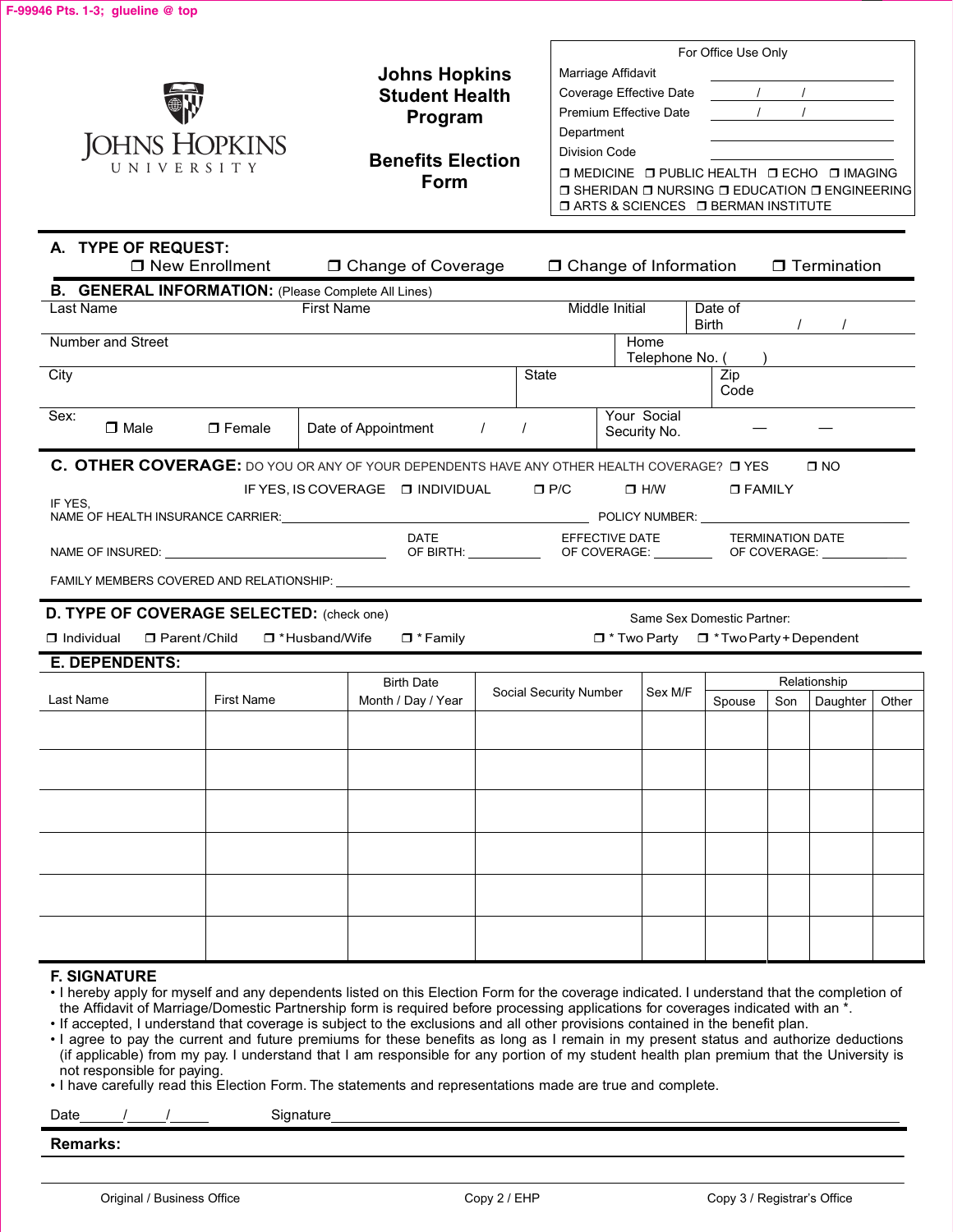

## **Homewood Postdoctoral Fellow Affidavit of Marriage/Same-Sex Domestic Partnership**

|                         |                                                   |     |  | SSN - - - - certify that                   |
|-------------------------|---------------------------------------------------|-----|--|--------------------------------------------|
|                         | Name and SSN of Postdoctoral Fellow (print)       |     |  |                                            |
| Complete either A or B: |                                                   |     |  |                                            |
| Α.                      |                                                   |     |  |                                            |
| I, and                  | <u> 1990 - John Harry Barn, mars a</u>            |     |  | $SSN \t - -$ were legally married on $/$ / |
|                         | Name and SSN of Spouse (print)                    |     |  |                                            |
| $-OR-$                  |                                                   |     |  |                                            |
| В.                      |                                                   |     |  |                                            |
| I, and                  |                                                   | SSN |  | became same-sex domestic                   |
|                         | Name and SSN of Same-sex Domestic Partner (print) |     |  |                                            |
| partners on             |                                                   |     |  |                                            |

## **and we certify the following to be true:**

1. We are committed as a family in a long-term relationship of indefinite duration and are socially, emotionally, and financially interdependent with each other in an exclusive mutual financial obligations; and

2. we are not related by blood to a degree of closeness which would prohibit legal marriage in the state in which we legally reside and our relationship does not violate state or local law; and

3. we agree to notify Johns Hopkins University if there is any change in our status of marriage or domestic partnership as certified in this statement within thirty days of that change by filing a Marriage/Same-sex Domestic Partnership Termination Form; and

4. we were competent to consent to contract when our marriage or domestic partnership began; and

5. we understand that any marriage or domestic partnership recognized by the University based on this affidavit will be treated as terminated for benefits purposes upon the death of my spouse/domestic partner or on the date indicated in a Marriage/Same-sex Domestic Partnership Termination Form submission (or, if earlier, on the date of divorce or legal separation of a legal marriage); and

6. we understand that benefits provided by Johns Hopkins University for a domestic partner or a child of a domestic partner generally will be subject to federal (and possibly state) income tax withholding and also to Social Security and Medicare taxes based on the fair market value of those benefits and any employee contributions for coverage for those benefits must be made on an after-tax basis unless the postdoctoral fellow signs the statement at the end of this Affidavit to certify that the partner or child qualifies as a Section 152 Dependent (as described later in this Affidavit) of the postdoctoral fellow for tax purposes; and

7. we understand that this information will be held confidential but is subject to disclosure for administrative purposes, as required by law or upon our express written authorization; and

8. we understand that any person's eligibility for benefits is subject to auditing by Johns Hopkins University and its agents for verification purposes; and

9. we understand that legal implications under state and/or federal law may exist due to the declaration of responsibility for our common welfare; and

10. we understand that if we make a false statement or misrepresentation on this Affidavit of Marriage/Same-sex Domestic Partnership, the University reserves the right to take any and all actions necessary to deny benefits or to recover amounts paid for benefits to which a person was not entitled, as well as any expenses or attorney fees incurred by the University in an attempt to recover such amounts and that any false statements on this Affidavit may lead to other disciplinary action, up to and including termination of employment, and